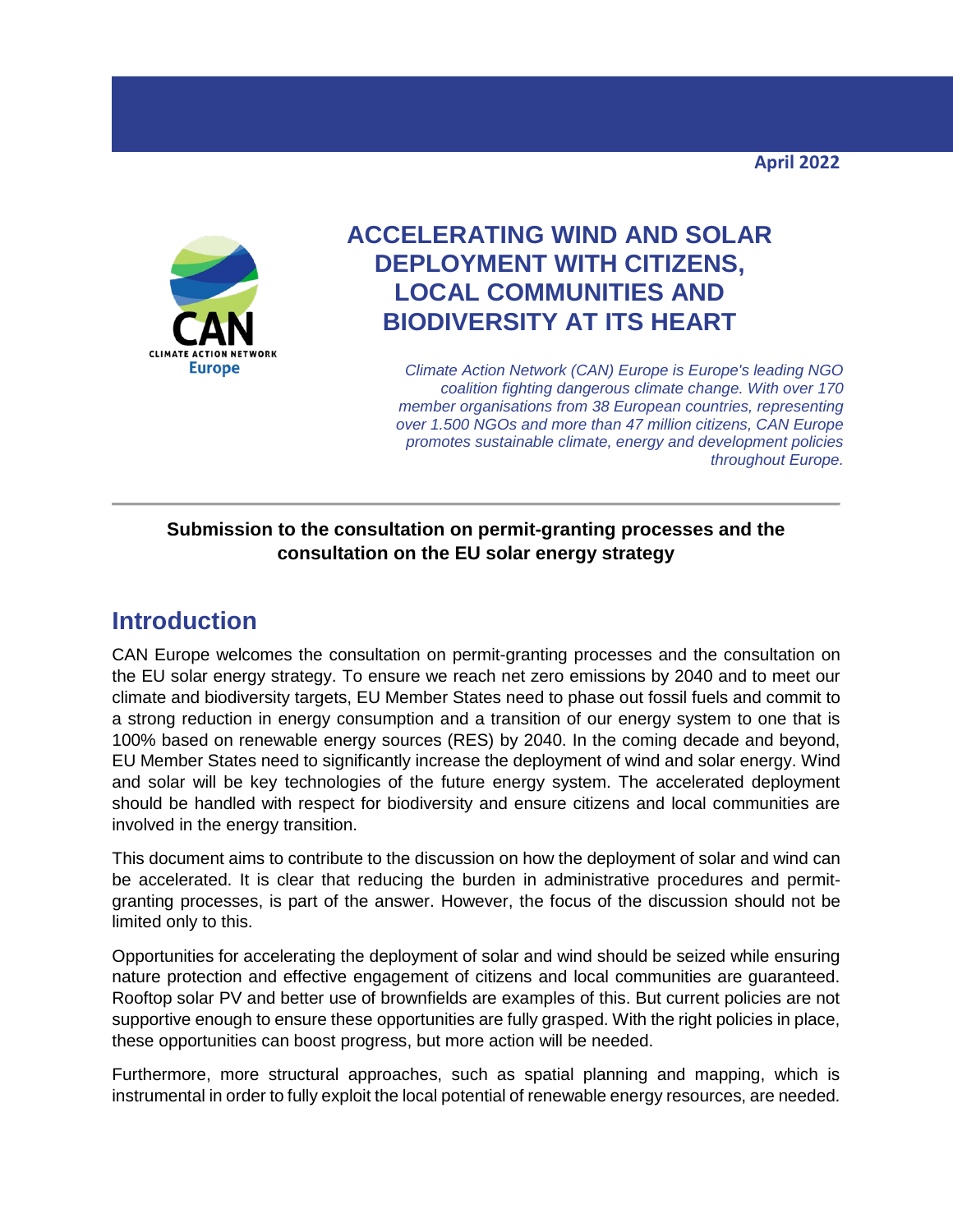In case properly implemented, planning and mapping can contribute to more stable and predictable conditions for investments in renewable energy projects.

Overall, in all of their actions, Member States should keep track to ensure national renewable energy contributions, in line with the Paris Agreement objective, will be reached while keeping in mind the EU and its Member States need to move to 100 % renewables by 2040. Constructive dialogues, involvement of different actors and transparency in this debate is absolutely needed to ensure support for the energy transition at local level.

### **Accelerated deployment of solar and wind**

Member States need to significantly increase the deployment of sustainable renewable energy. The proposal for amending the Renewable Energy Directive (RED) that was launched in July 2021 by the European Commission, is seeking to accelerate the take-up of renewables in the EU and proposes to double the current renewables share in a decade, by including a renewables share of at least 40 % by 2030.

Following the invasion of Ukraine by Russia, the European Commission made clear in its recent REPowerEU<sup>1</sup> communication, that "*the case for a rapid clean energy transition has never been stronger and clearer*". The Commission mentioned in the communication, that given the circumstances, the co-legislators might want to consider boosting the Fit for 55 proposals with higher or earlier targets for renewable energy and energy efficiency. The proposal envisages ramping up wind and solar PV. The proposed level of ambition is however still too low and not in line with the Paris Agreement's objective to limit temperature rise to 1.5°C.

CAN Europe supports an EU binding target for the share of energy from renewable sources in gross final energy consumption of at least 50% by 2030<sup>2</sup>. Already in this decade renewable electricity generation, in particular through solar and wind, should at least triple<sup>3</sup>.

Despite improvements made through the previous revision of the Renewable Energy Directive, there are still too many complex and long administrative procedures, uncertainties and delays due to lack of administrative capacity that remain a barrier for increased and faster deployment of renewable energy. This is clearly hampering an accelerated deployment of wind and solar that is urgently needed. In addition, there is still a lack of policies and measures that ensure citizens and communities can actively engage in and benefit from the energy transition as renewable energy producers, local energy communities, and prosumers. The transition will only be successful when it is just, participatory, transparent and inclusive. At the same time, we need to recognise that the climate and the biodiversity crisis are strongly interlinked. Climate change is a significant driver of biodiversity loss while the loss of biodiversity worsens the climate crisis. Climate, energy and biodiversity policies should be looked at holistically and reinforce each other. Cross compliance between the Renewable Energy Directive, the Biodiversity Strategy, the Water

<sup>&</sup>lt;sup>3</sup> For more details on the PAC scenario – the Paris Agreement Compatible Scenarios for Energy Infrastructure, see https://caneurope.org/building-a-paris-agreement-compatible-pac-energy-scenario//



 $\overline{\phantom{a}}$ 

<sup>1</sup> REPowerEU: Joint European Action for more affordable, secure and sustainable energy. COM(2022)108/3

<sup>&</sup>lt;sup>2</sup> For more information on the CAN Europe position about the 2030 EU energy targets see[:](https://caneurope.org/can-europe-s-position-on-the-eu-2030-energy-targets/) [https://caneurope.org/can-europe-s](https://caneurope.org/can-europe-s-position-on-the-eu-2030-energy-targets/)[position-on-the-eu-2030-energy-targets/](https://caneurope.org/can-europe-s-position-on-the-eu-2030-energy-targets/)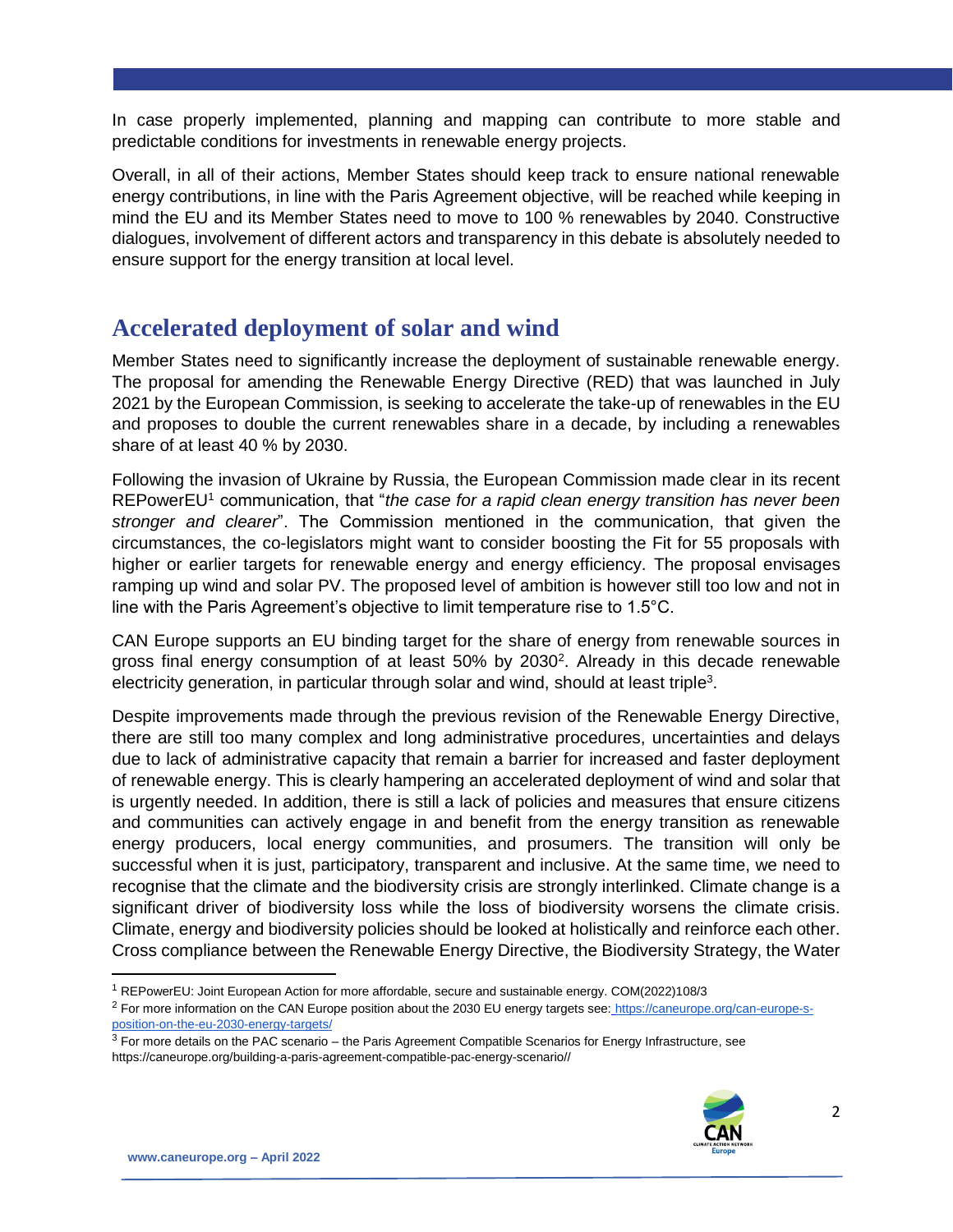Framework Directive, the Birds & Habitats Directives, the Marine Directives and the upcoming EU nature restoration law should be strengthened to ensure that increased renewable energy deployment is handled with respect for biodiversity.

### **Removing barriers that hamper faster deployment**

There are several provisions in the current Renewable Energy Directive (RED) dealing with simplifying or reducing burden in administrative procedures and permit-granting processes. Member States had to transpose the current RED by June 2021 but several failed to do so. It is imperative that Member States do not further delay the transposition and firm and transparent Commission enforcement action is needed.

A recent report<sup>4</sup> showed that currently, no EU Member State has fully adequate policies that ensure the necessary deployment of solar PV and wind energy during the next decade and beyond. Numerous barriers block, slow or hinder the deployment of these technologies. Barriers related to administrative processes were shown to be the biggest roadblock to developments in Europe. Especially high complexity, long duration and low transparency of administrative procedures are registered.

Also shortcomings in the political and economic framework are still hampering the deployment of solar and wind. The most widespread barriers were lack of an applicable renewable energy or climate strategy, issues connected to support schemes as well as the overall remuneration for renewable energy.

Barriers linked to self-consumption (as a market barrier) are also still an issue in several EU countries, such as problems with net metering (or lack thereof), tax systems that do not benefit self-consumption, etc. The supportive framework for local, renewable energy communities and prosumers described in the RED is not established in many countries.

## **Seizing opportunities for accelerated deployment**

#### **Maximise rooftop solar PV as part of short term solutions**

Even though there was already an urgent need to speed up the deployment of renewables, since the invasion of Ukraine by Russia, pressure increased on Member States to act quickly. Member States need to ensure the acceleration of the energy transition is beneficial for citizens while avoiding negative impacts on biodiversity.

In the PAC<sup>5</sup> scenario - the Paris Agreement Compatible Scenarios for Energy Infrastructure solar PV makes solar energy the second most important electricity source by 2030. A Joint

<sup>5</sup> For more details on the PAC scenario – the Paris Agreement Compatible Scenarios for Energy Infrastructure, see [https://caneurope.org/building-a-paris-agreement-compatible-pac-energy-scenario//](https://caneurope.org/building-a-paris-agreement-compatible-pac-energy-scenario/)



 $\overline{a}$ 

<sup>4</sup> Eclareon (2022). Barriers and best practices for wind and solar electricity in the EU27 and UK. [https://www.eclareon.com/sites/default/files/res\\_policy\\_monitoring\\_database\\_final\\_report\\_01.pdf](https://www.eclareon.com/sites/default/files/res_policy_monitoring_database_final_report_01.pdf) and RES Policy Monitoring Databas[e https://resmonitor.eu/en/](https://resmonitor.eu/en/)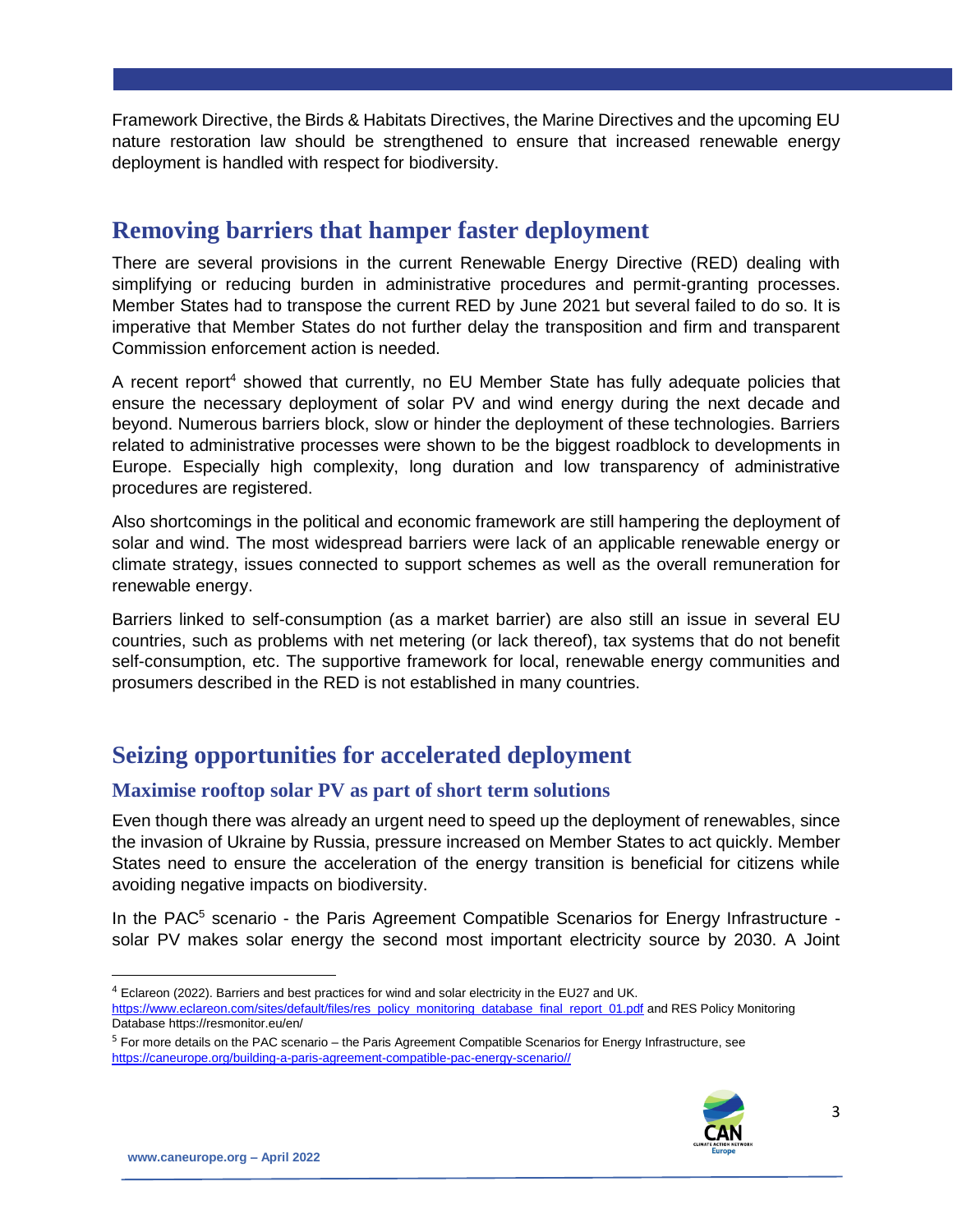Research Centre (JRC) analysis<sup>6</sup> showed that rooftop solar PV in the EU could potentially produce 680TWh of solar electricity annually (representing 24.4% of current electricity consumption), two thirds of which at a cost lower than the residential tariffs (based on 2016 levels).

(Slovenia) In 2018, a report<sup>7</sup> contained a critical review of the literature in the field of photovoltaic systems. Based on the obtained data and research methodology, calculations of different potentials (physical, technical, economic) for obtaining electricity from rooftop solar PV were made. They also included the estimated area of degraded land and parking areas, which could be used for installation of photovoltaic systems (although less than 3.5% were deemed as suitable).

The technical potential of solar energy in Slovenia was estimated to be over 27 TWh per year, which is almost twice the electricity production in Slovenia (16.5 TWh).

The study is currently being updated.

Even though there is a lot of potential for rooftop solar PV, it is clear that not every EU Member State has put in place the right regulatory framework to ensure that the full potential is tapped. It is imperative that Member States take the necessary steps to remove current barriers quickly and ensure the current policy framework is improved and the right incentives are in place for a higher uptake of rooftop solar PV. Depending on national situations, Member States can take several measures to boost installation of rooftop solar PV and a higher self-consumption, including:

- Adapt **tax systems** to benefit self-consumption and maximize **incentives** to stimulate higher uptake of rooftop solar PV, including by providing specific support for low income families and multi-family houses, together with support for energy renovation of buildings
- Foresee **consumer friendly modalities** (of self-consumption, for instance) with access to the grid that requires as little paperwork as possible, exemption of permits, etc.
- Ensure **transposition** and implementation of provisions in the RED2 requiring quick **grid connection**. This should be supported by grid-expansion plans.
- Improve provisions for **energy sharing/collective self-consumption** within multi apartment buildings and ideally also beyond a building, including as few limits as possible (proximity requirements, size restrictions) and requiring easy to achieve majority rules to reduce conflicts among neighbours
- Roll-out **digital meters** with access to data by energy users to facilitate efficient (collective) self-consumption schemes and grid integration
- Finalise national assessments of **potentials and barriers for self-consumption and renewable energy communities** by the end of 2022, with an action plan that includes annual milestones with specific and ambitious objectives
- Support the **creation of renewable energy communities** and allow them to also use public roofs for community projects

<sup>7</sup> [https://www.podnebnapot2050.si/wp-content/uploads/2020/06/Deliverable\\_C\\_1\\_1-Part-5B-Potencial-son%C4%8Dnih-elektrarn](https://www.podnebnapot2050.si/wp-content/uploads/2020/06/Deliverable_C_1_1-Part-5B-Potencial-son%C4%8Dnih-elektrarn-na-strehah-objektov-v-Sloveniji.pdf)[na-strehah-objektov-v-Sloveniji.pdf](https://www.podnebnapot2050.si/wp-content/uploads/2020/06/Deliverable_C_1_1-Part-5B-Potencial-son%C4%8Dnih-elektrarn-na-strehah-objektov-v-Sloveniji.pdf)



 $\overline{\phantom{a}}$ 

<sup>6</sup> Bodis, K., Kougias, I., Jaeger-Waldau, A., Taylor, N. and Szabo, S., A high-resolution geospatial assessment of the rooftop solar photovoltaic potential in the European Union, Renewable and Sustainable Energy Reviews, ISSN 1364-0321, 114, 2019, p. 109309, JRC113070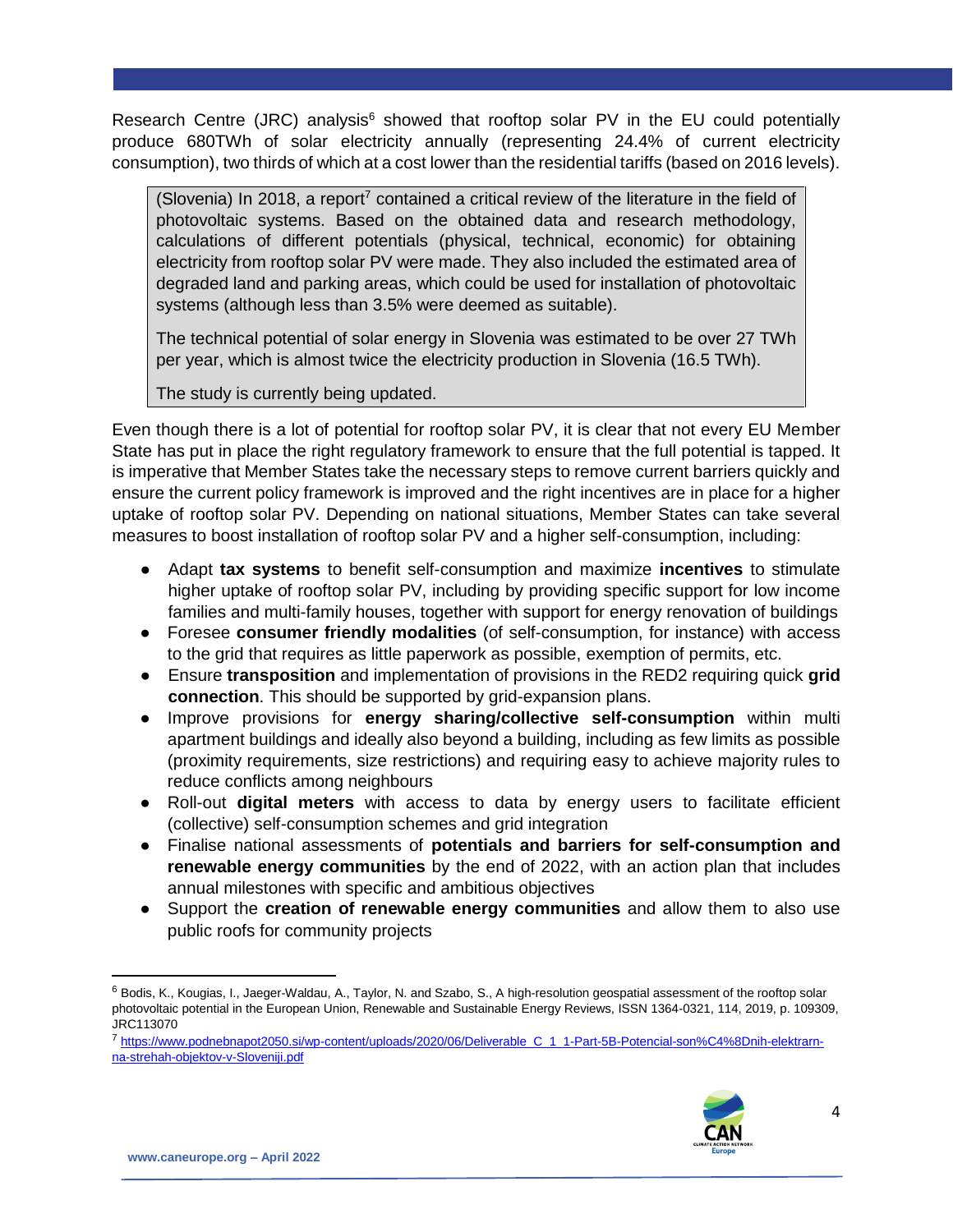- Consider mandatory **solar PV on all new and renovated buildings** under certain circumstances, following the energy efficiency first principle.
- Follow up of the **implementation of operational processes** among public administrations, DSOs, energy suppliers and consumers on a regular basis to ensure removal of bottlenecks and hurdles.
- Support programs to ensure sufficient and well **qualified installers**, energy planners and architects
- Establish and provide sufficient **funding to local and regional renewable energy agencies** which support citizens, SMEs and local authorities with expertise and with the clear mandate to increase the renewable energy share in their areas.
- Launch renewable energy **awareness raising programs** and training for administrative staff as well as national, regional and local policy makers to make them aware of their crucial role in the energy transition. All administrative levels should establish renewable energy targets for their jurisdictions and implement measures to achieve them.
- Launch **awareness campaigns** to the larger public and ensure easy access to information

Member States should also consider other areas where solar PV can be expanded, such as parking lots, along highway and train tracks.

#### **More supportive policies to use the potential of brownfields**

Member States should look more into options of using brownfields such as old quarries, closed mines or old industrial areas. In addition to the reuse of land, developing brownfields for renewable energy can in many cases offer additional benefits such as proximity to urban areas, more localised energy supply to areas with high energy demand, lower transmission loss and proximity to substations, grid connection and road networks. However, there are also challenges such as contamination<sup>8</sup>.

After decommissioning, coal-mining areas, especially open cast lignite areas, cannot easily be reused for agriculture or settlements. Nevertheless, those areas can effectively be converted to be used for renewable energy sources like solar or wind<sup>9</sup>. In 2019, JRC published a study in which they calculated the potential for wind and solar in operating open-pit coal mines in Europe (75 in operation in 2017). The technical capacity of wind and solar varied across the coal regions. The total technical potential was found to be at about 1.4 GW of wind power and 2.7 GW of solar<sup>10</sup>.

Deindustrialisation has also resulted in the creation of brownfield sites throughout all the traditional industrial regions of Europe. There are however still barriers which hamper bringing brownfields back to use. These vary from lack of government programs for support of brownfield

<sup>&</sup>lt;sup>10</sup> Kapetaki, Z., Ruiz, P. et al., Clean energy technologies in coal regions: Opportunities for jobs and growth: Deployment potential and impacts, Kapetaki, Z. (editor), EUR 29895 EN, Publications Office of the European Union, Luxembourg, 2020, ISBN 978-92-76- 12330-9, doi:10.2760/063496, JRC117938



 $\overline{\phantom{a}}$ <sup>8</sup> Hairl S. Mohd. Radzuan (2020). Utilisation of brownfield sites for renewable energy generation in building sustainable cities.

<sup>9</sup> Examples in Germany can be found here: [https://www.bee-ev.de/fileadmin/Publikationen/Studien/BEE\\_Strukturwandel\\_Best-](https://www.bee-ev.de/fileadmin/Publikationen/Studien/BEE_Strukturwandel_Best-Practice.pdf)[Practice.pdf](https://www.bee-ev.de/fileadmin/Publikationen/Studien/BEE_Strukturwandel_Best-Practice.pdf)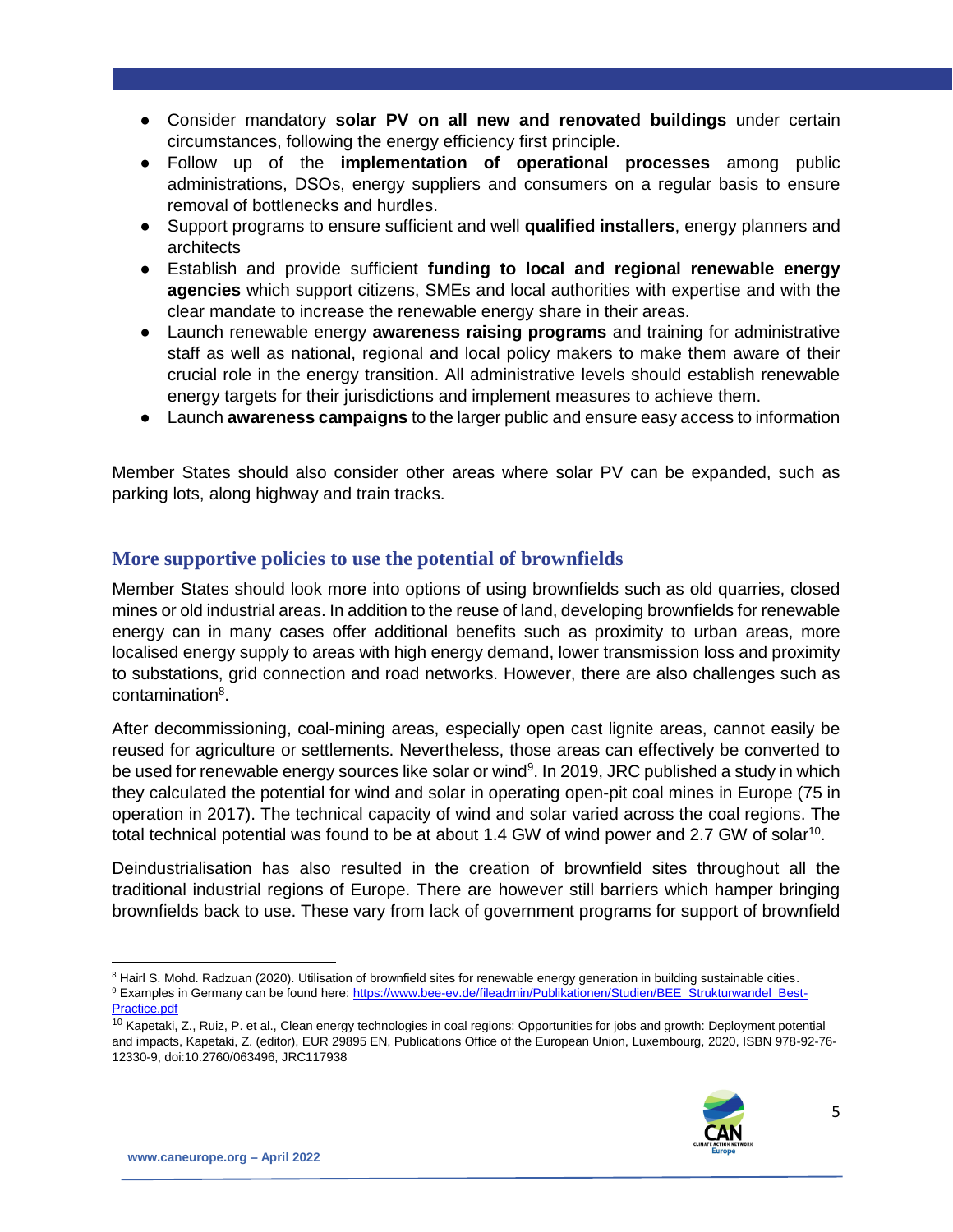renewal, lack of incentives for redevelopment, problems related to potential contamination and costs of remediation, unsolved ownership issues, etc.

Member States should :

- map and assess potential of brownfields while including information on the contamination levels
- develop a regulatory framework which stimulates and supports project developers to develop renewable energy projects on brownfields

In the Hungarian feed-in premium system, applicants for tenders need to declare whether the project site is a brownfield or not. According to the tender calls, in the evaluation process, projects are sorted by bidding price whereby brownfield projects will be listed first, in case the bidding price is not higher than a nonbrownfield project. However, from the first three tenders, only 10% of the successfully evaluated projects are brownfield based.



There are two main reasons that clarify why there is a lower amount of selected brownfield projects. First of all, project developers are not encouraged enough to find brownfields for project development. Secondly, there is no clear definition of what brownfield entails and a lack of a connected database indicating land use.. There are examples where the land use type was changed before the tender submission, while before, the land was still used for agriculture (clearly not qualifying to be called brownfield).

The government should speed up the development of a clear database. Secondly, the government should also look into possibilities to compensate the additional cost of brownfield development, either by providing a fund for brownfield revitalisation or by developing specific tenders for brownfield projects.

Source: WWF Hungary

### **Planning and mapping of renewable energy resources without delay**

In order to fully exploit the local potential of renewable energy resources, sufficient areas at regional or local level should be designated as a priority or suitable for the deployment of renewable energy, taking also into account the corresponding grid infrastructure. This planning and mapping should create more clarity – including for the larger public - where renewable energy projects can be developed while promoting cautious use of land, seas and natural resources. In

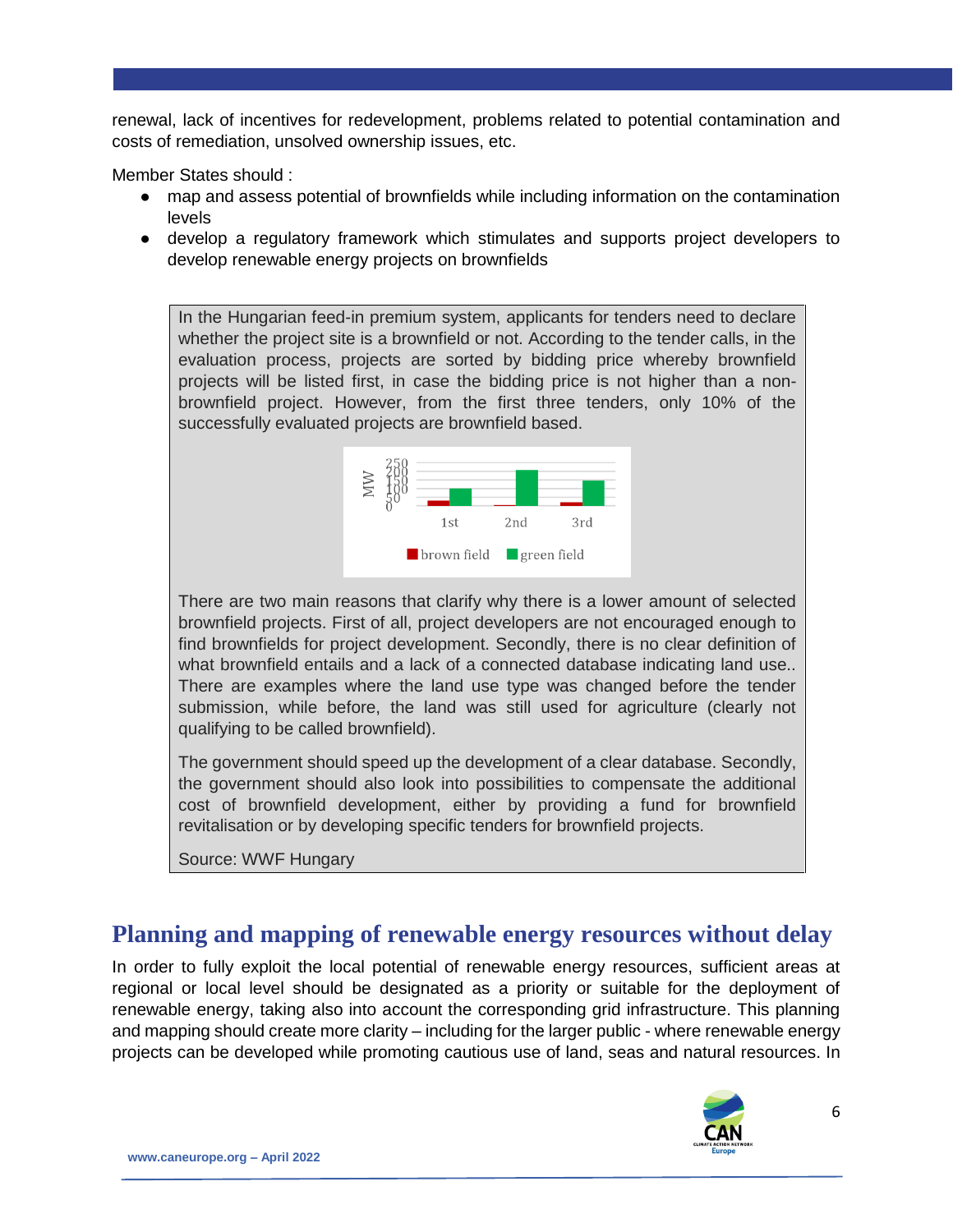case properly implemented, planning and mapping can contribute to more stable and predictable conditions for investment in wind and solar energy projects.

It is up to national governments to coordinate these processes to assess and map potential space for the deployment at local or regional level, while building on principles/guidelines such as the following:

- National governments shall ensure that a bottom up approach is guaranteed, meaning competent authorities are involved in the process.
- Enough funding for qualified staff and resources to conduct appropriate planning at local/regional level shall be made available.
- The process shall support the deployment of local renewable energy, ensuring national renewable energy contributions for 2030, in line with the Paris Agreement objective, will be reached, while keeping in mind the EU and its Member States need to move to 100 % renewables by 2040. Reliable regulations on the space needed to deploy wind and solar energy projects need to be established. This requires a scientific assessment of the amount of renewable electricity needed by 2030 and 2040 from which capacities and space requirements can then be derived.
- Low impact zones (socially and environmentally) should be identified and prioritized. This could include brownfields (see chapter here above), areas along transport corridors (highways and train tracks), etc.
- Planning and mapping should guide technical best projects to the least sensitive sites. Spatial planning needs to be informed by sensitivity maps, which identify areas where the development of renewable energy negatively impacts sensitive communities of species and habitats. Monocultures should not necessarily be excluded from the deployment of renewable energy as their biodiversity values are lower
- Minimum space needed for the deployment of solar and wind energy should be legislated and safeguarded by existing laws on regional spatial planning. Unreasonable regulations on general minimum distances should be abolished. These rules rather intensify conflicts instead of avoiding them. Public acceptance can be successfully increased through active engagement of citizens, and local communities in the energy transition, with preference for locally controlled developments.
- Best available knowledge and science-stakeholder involvement should be considered. Citizen science and engaging the public in gathering data can also improve biodiversity mapping. In certain countries (eg Estonia), where necessary control systems are in place, this data gathering has already delivered valuable and reliable input.
- Radar installation for civil aviation and military interests are hampering the permitting and development of renewable energy projects in several EU Member States. Even though national security needs to be maintained, the planning and mapping exercise should look into possible solutions that allow the lifting of certain restrictions and allow more land to be available for renewable energy projects.
- Stakeholder involvement in the different stages of the process must be guaranteed
- Regular updates are needed

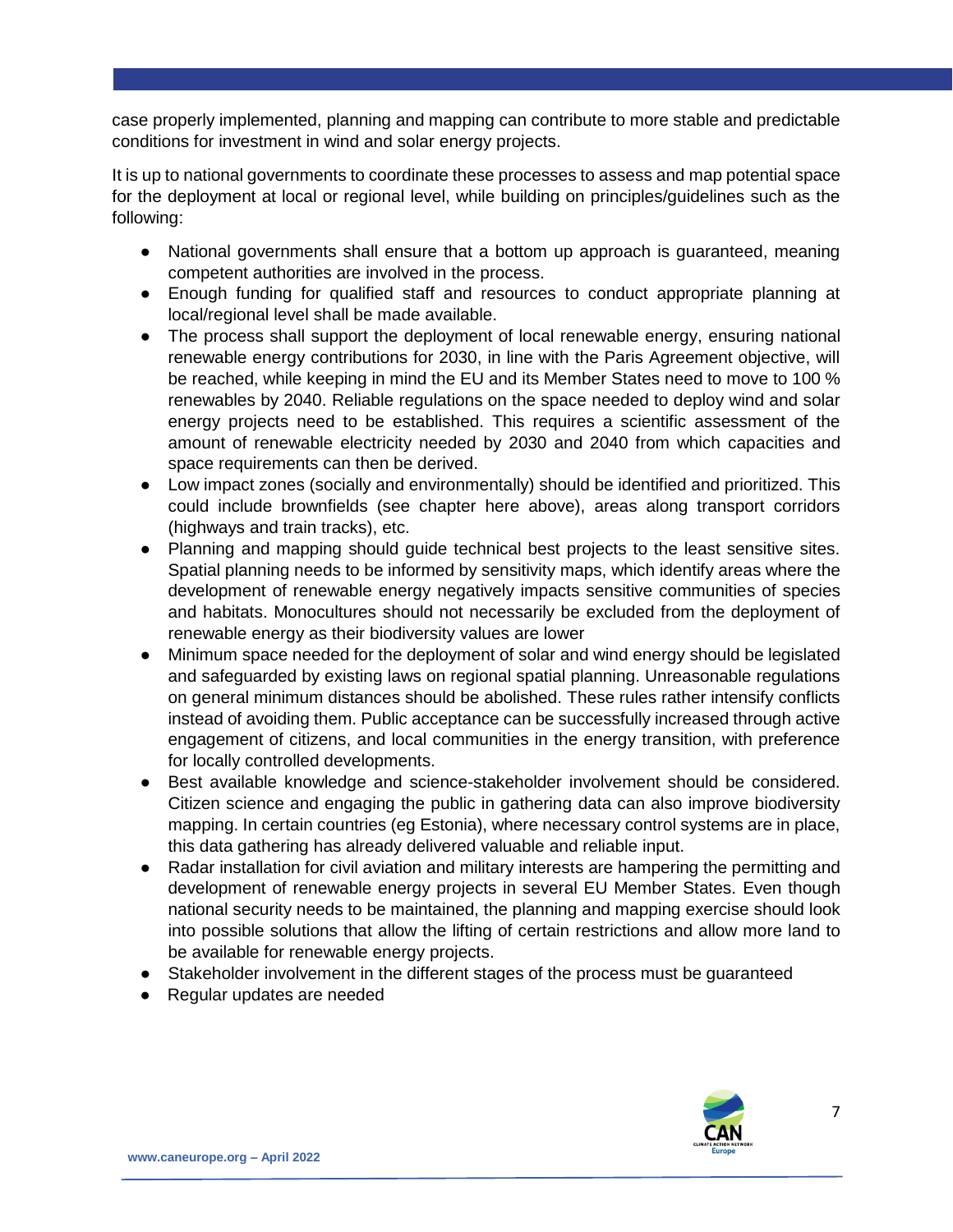## **Combining technologies and uses to reduce impacts on land, sea and biodiversity**

In order to reduce impacts on land, sea and biodiversity, renewable energy projects can be a combination of different technologies or with different land and sea uses. Whenever a renewable energy project is being designed, project developers should be encouraged to look more into these options. Member States should look into policy options to stimulate these approaches.

Through agrivoltaic projects (AgriPV), solar PV projects are being combined with agricultural activities. In addition to reducing competition for land, this kind of projects could also bring benefits for agriculture including protection against losses due to hail, frost and droughts.<sup>11</sup> Just like other renewable energy projects, AgriPV projects should only be employed with respect for biodiversity. Member States should develop enabling legal frameworks for AgriPV.

### **Agreement on good practice principles can benefit the acceleration of wind and solar deployment**

It can take several years for larger wind and solar projects to develop. Development of good practice principles at regional or national level, can help in ensuring larger projects can be deployed without too much delay. In several countries, NGOs, renewable energy associations and companies have agreed on criteria for the deployment of renewable energy projects.

(Germany). In 2021 Naturschutzbund (NABU) and the German solar energy association (BSW-Solar) agreed on a joint paper<sup>12</sup> with criteria for nature friendly development of ground mounted solar projects. The criteria look into site selection, planning and design, construction, grid connection, operation and dismantling. They agreed that priority should be given to areas with high level of pollution or low levels of nature conservation and agreed on areas where no development should take place.

(Belgium) In 2021, 4 Belgian NGOs (BBL, Greenpeace Belgium, Natuurpunt and WWF Belgium) and the Belgian Offshore Platform launched a letter of intent<sup>13</sup>; in which they agreed they will work together for the development of wind energy in the Belgian part of the North Sea to benefit both nature and climate. Based in part on the findings of more than 10 years of scientific research on existing wind farms (WinMon.BE 2020), they are convinced that further development of offshore wind energy can go hand in hand with the protection of the marine environment and

[kritereien\\_fuer\\_naturvertraegliche\\_solarparks.pdf](https://www.nabu.de/imperia/md/content/nabude/energie/solarenergie/210505-nabu-bsw-kritereien_fuer_naturvertraegliche_solarparks.pdf)

<sup>13</sup> [https://www.greenpeace.org/static/planet4-belgium-stateless/2021/06/a29cdb15-offshorewindpark-eng-vfinal\\_24062021.pdf](https://www.greenpeace.org/static/planet4-belgium-stateless/2021/06/a29cdb15-offshorewindpark-eng-vfinal_24062021.pdf)



l <sup>11</sup> <https://agri-pv.org/en/synergies/cultural-protection-and-agricultural-yields/>

<sup>12</sup> [https://www.nabu.de/imperia/md/content/nabude/energie/solarenergie/210505-nabu-bsw-](https://www.nabu.de/imperia/md/content/nabude/energie/solarenergie/210505-nabu-bsw-kritereien_fuer_naturvertraegliche_solarparks.pdf)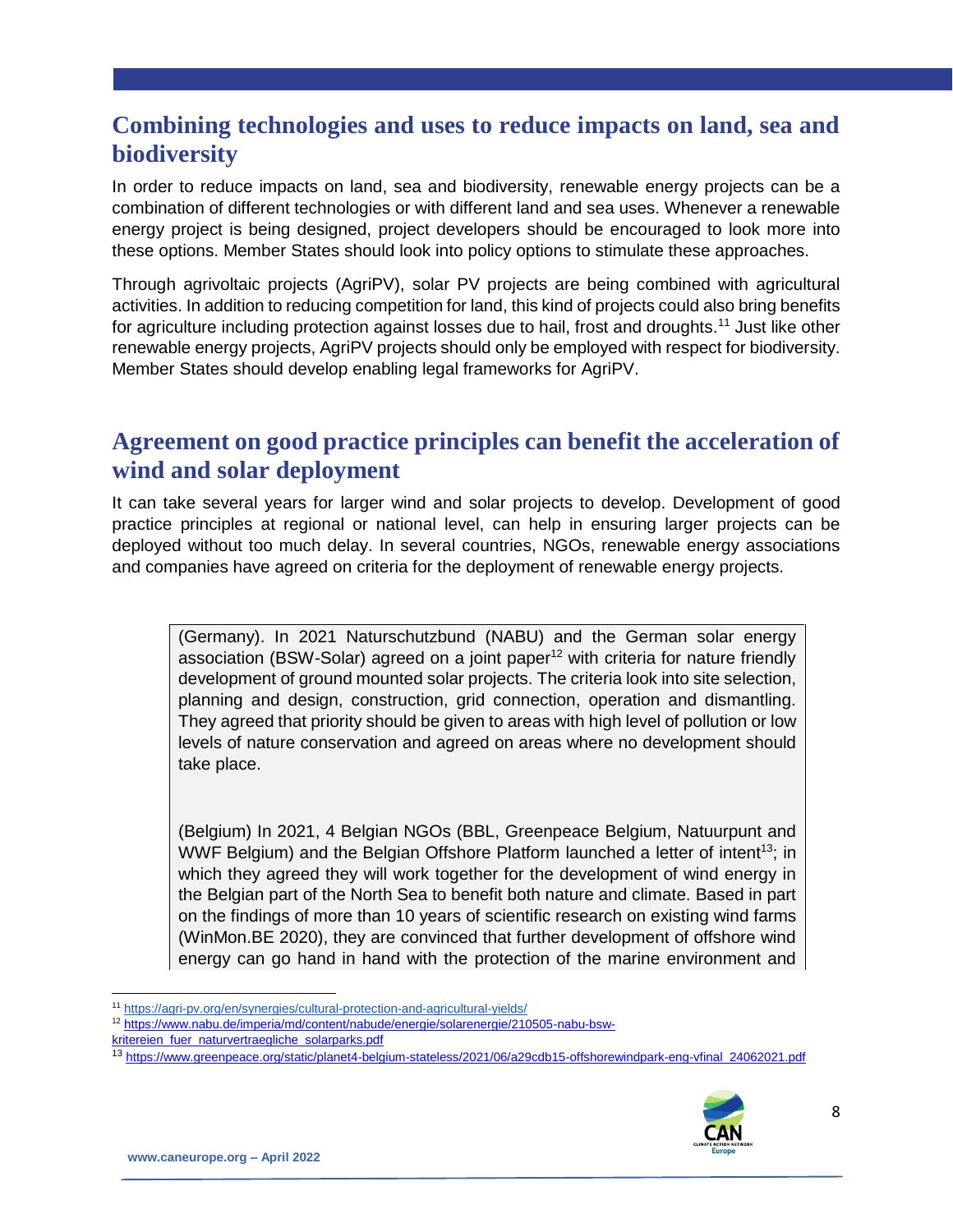marine biodiversity, provided that one starts from the biodiversity or other natural habitats to be protected.

# **Ensure fast permitting is effectively leading to faster deployment**

Because Member States need to significantly increase the deployment of sustainable renewable energy, there have been several calls for faster permitting of renewable energy projects.

Overall, the opportunities for faster permitting of renewable energy projects should be explored. However faster permitting or allowing priority status for certain types of solar and wind projects might not necessarily lead to faster deployment. Unclear or untransparent decision processes might in the end lead to the opposite: a slower deployment rate, higher costs and a lower public acceptance. When rules for faster permitting will be developed, it will be in everybody's interest to ensure a transparent and participatory debate under which circumstances faster permitting can take place.

- Low impact zones (with low social and environmental impact) should be identified during the spatial planning process and indicate, where wind and solar energy projects can be prioritized and where faster permitting could be considered.
- Avoiding and reducing negative impacts on land, sea and biodiversity will reduce uncertainty and costs for project developers, including through considering environmental criteria in auctioning procedures. If better impact assessments on habitats and/or species are carried out early in the spatial planning phase, there will be a possibility to speed up further down the permitting process. These assessments should be based on an ex-ante analysis of potentially threatened species by the respective project. The analysis should be used to create a standardised framework at national level which simplifies evidencebased decision-making for authorities.
- Faster permitting should not lead to less opportunities for citizens and local communities to engage in the permitting process. On the contrary, early involvement of stakeholders might result in faster permitting because it could potentially reduce problems further down the process.
- Digitalization of the permitting process will not only help in speeding up the process, but might also lead to fewer mistakes made during the submission of formal documents. If procedural mistakes or changes occur (such as minor technological adaptations of the wind turbine or the solar panel) during the permitting process, the process should not be relaunched but adjusted accordingly.
- Relevant authorities should be equipped with sufficient qualified staff. Differing competencies of relevant authorities at national/regional level must be distributed unequivocally.
- In case Member States consider to update and streamline Environmental Impact Assessment (EIA) procedures, this can only be done without compromising the depth of thematic studies and evaluations in regard to the project siting and the physical environment. Strengthening the capacity and expertise of the competent agencies is crucial as well. EIA procedures can profit from better integration with spatial planning.